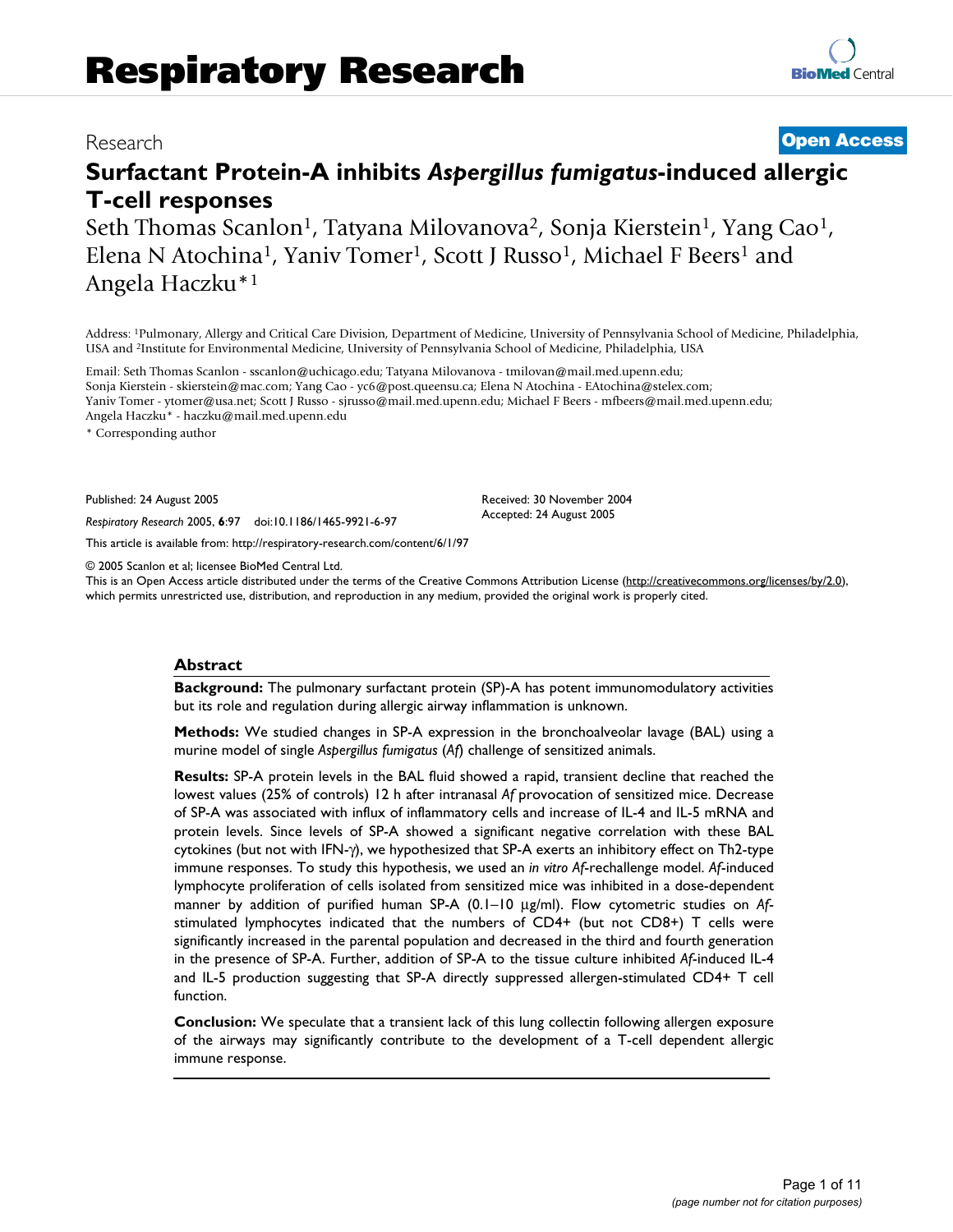# **Background**

Surfactant protein (SP)-A belongs to a family of innate host defense proteins termed collectins because of the presence of **col**lagenous and also **lectin**-like domains [1]. SP-A has a potent immunomodulatory function with the N-terminal and C-terminal portions of the molecule capable of either activating or suppressing functions of cells of the immune system [2].

Allergen-induced asthma is characterized by the activation and steering of T-cells to a "helper" (Th) 2-type inflammation with eosinophilia, high serum immunoglobulin (Ig) E levels, reversible airway obstruction and hyper responsiveness (AHR) [3]. We have previously shown that allergic AHR is associated with disruption of surfactant biophysics, changes in the hydrophobic surfactant protein B and C [4] and upregulation of the lung collectin SP-D [5,6].

While SP-A is the most abundant and most extensively studied surfactant protein in the lung immune homeostasis [7-9], it is unclear how this molecule is regulated or functions during allergic inflammation. Published studies have shown that SP-A can inhibit lymphocyte function *in vitro* [10-12] and that administration of this protein in murine models ameliorated allergic changes in the lung [13-15], indicating a potential protective role. However, its direct regulatory action has not been detailed. The results of this study indicate specific changes in SP-A expression during development of an allergen induced immune response and show that SP-A can directly modulate the function of Th lymphocytes suggesting a regulatory link between innate and adaptive immunity in allergic airway inflammation.

# **Methods**

# *Murine model of* **Af** *sensitization*

Sensitized mice were injected intraperitoneally (i.p.) with 20 µg of *Af* (Hollister Stier, Elkhart, IN) and 20 mg  $Al(OH)$ <sub>3</sub> (Imject Alum; Pierce, Rockford, IL) in PBS (100 µl) on days 1 and 14, followed by intranasal (i.n.) challenge on day 27 with 25 µl of allergen extract: (12.5 µg *Af* in 21% glycerol/ PBS). To analyze the kinetics of SP-A protein and mRNA changes BAL fluid and lung tissue were collected before (0 h) and 1, 6, 12, 24, 48 and 72 h after intranasal (i.n.) treatment, using a separate animal group at each time point  $(n = 6$  in each) as described previously [4]. These time points were selected on the basis of our previous experience with acute models of locally elicited inflammation in mice [4,16,17]. *Af* sensitized and vehicle challenged mice (n = 8), non sensitized, *Af* challenged mice  $(n = 6)$  and non sensitized, glycerol challenged mice  $(n = 8)$  were studied 12 h after treatment. Naïve mice  $(n = 12)$ 8) were used to control for the effects of i.p. sensitization and/or glycerol challenge. Lung function, BAL inflammatory cell and cytokine profile and SP-A levels were not significantly different between naïve animals and the groups that received sensitization plus glycerol challenge or glycerol challenge alone (not shown). All experimental subjects in this study were under a protocol approved by the Institutional Animal Care and Use Committee of the University of Pennsylvania.

# *Analysis of SP-A protein and mRNA expression*

Lungs were lavaged with sterile saline as previously described [4-6]. SDS-PAGE of the surfactant samples was carried out using NuPAGE 10% Bis-Tris gels (Novex, San Diego, CA). Western blots were performed using rabbit polyclonal anti-SP-A. Each lane was loaded with 10 µg of total protein. To investigate the absolute SP-A content in the BAL in addition to Western blot analysis, we used an ELISA protocol as described previously in detail [5]. Total RNA was isolated from lungs and specific SP-A mRNA content was determined by Northern blot analysis as described previously [6,18].

# *Assessment of airway inflammation following intranasal challenge of* **Af***-sensitized mice*

*In vivo* measurement of lung function after *Af* challenge was performed in conscious, unrestrained, spontaneously breathing mice in a whole-body plethysmograph (Buxco Electronics Inc., Troy, NY) as described previously [4]. Airway function was quantified using the Enhanced Pause (Penh).

Analysis of total and differential cell count and cytokine profile of the BAL was carried out after lungs were lavaged with sterile saline as previously published [4,6,19]. Cytokine levels were measured in the cell free supernatant of the BAL by ELISA using antibodies and recombinant cytokines from PharMingen (San Diego, CA).

# *Preparation of SP-A*

Human SP-A was purified from human surfactant collected previously from patients with pulmonary alveolar proteinosis (PAP) as previously published [20]. The purified material was analyzed for protein concentration, subjected to Coomassie Blue staining (Figure [4](#page-2-0)A) and Western blot analysis (Figure [4](#page-2-0)B) and stored in aliquots at -80°C. The biological activity of the purified SP-A was tested in stimulated human peripheral blood monocytes (PBMC) (Figure [4](#page-2-0)C).

# *Cell Proliferation Assays*

Mice were sacrificed and spleens were harvested 24 hours after treatment. Spleens were homogenized in 10 mL of sterile PBS and layered over 5 mL of Histopaque (Histopaque-1077, Sigma) followed by density gradient centrifugation at 400 × g for 30 minutes at 18°C. Cells were then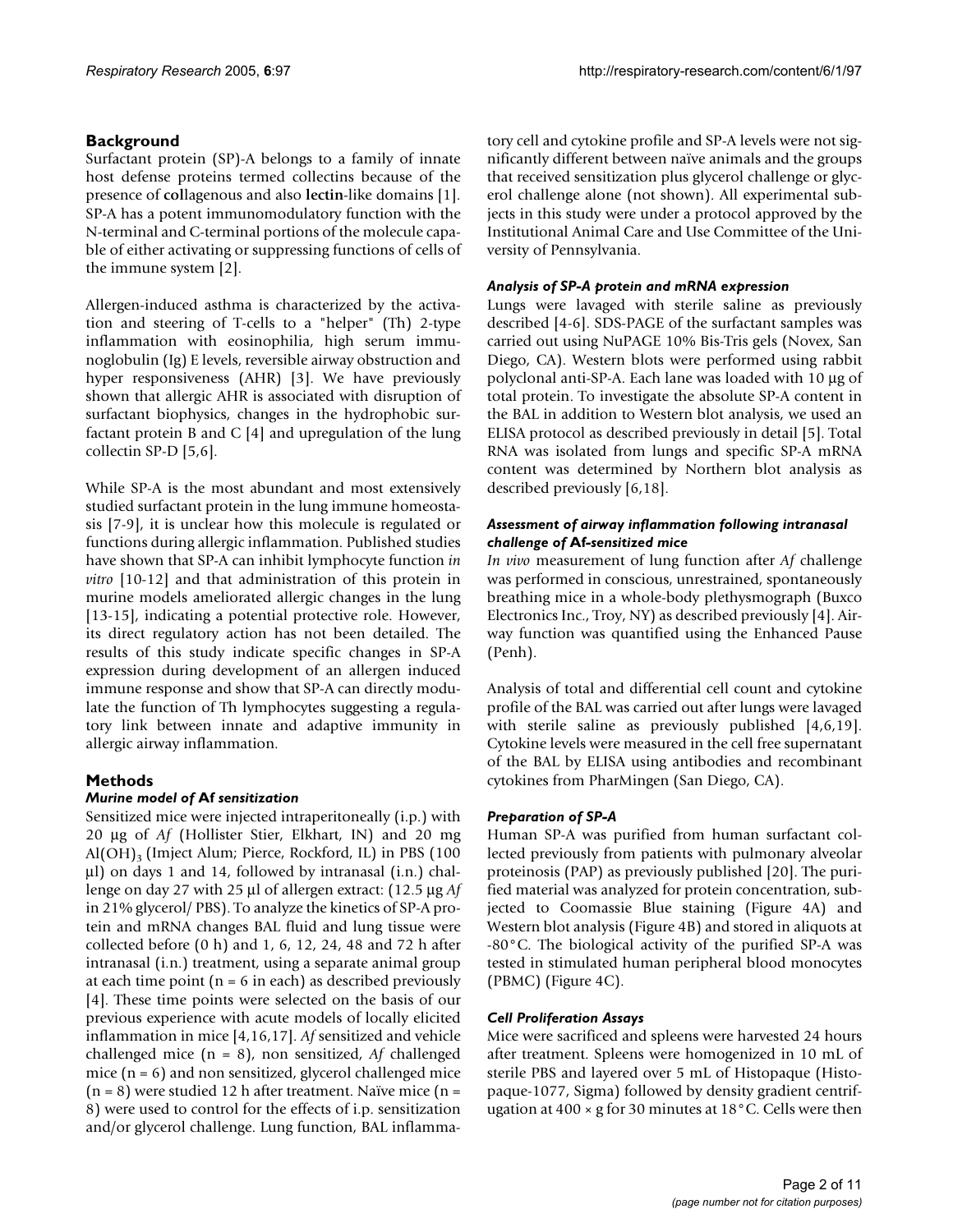<span id="page-2-0"></span>

#### SP-A has a significant inhibitory effect on **Figure 4** antigen specific lymphocyte proliferation from mice sensitized and challenged with *Af*

SP-A has a significant inhibitory effect on antigen specific lymphocyte proliferation from mice sensitized and challenged with *Af*. (A): Baseline (unstimulated) proliferation of splenic lymphocytes. Endotoxin in concentration equivalent to the endotoxin content of the 10 µg/ml SP-A samples did not affect cell proliferation. (B): *In vitro Af* stimulated proliferation of cells from mice sensitized and challenged with *Af* was inhibited by presence of SP-A, in a dose-dependent manner. (C): The *Af* dose-response curve of sensitized lymphocytes was abrogated in the presence of SP-A (10 µg/ml). (D) Presence of SP-A inhibited murine lymphocytes stimulated with PMA (2 ng/ml) and ionomycin (100 ng/ml). Background cpm (from wells that contain no cells): 0–16. Mean ± SEM of n = 4 independent experiments presented, each performed in triplicates. \* p < 0.05: 0 *vs*. 10 µg/ml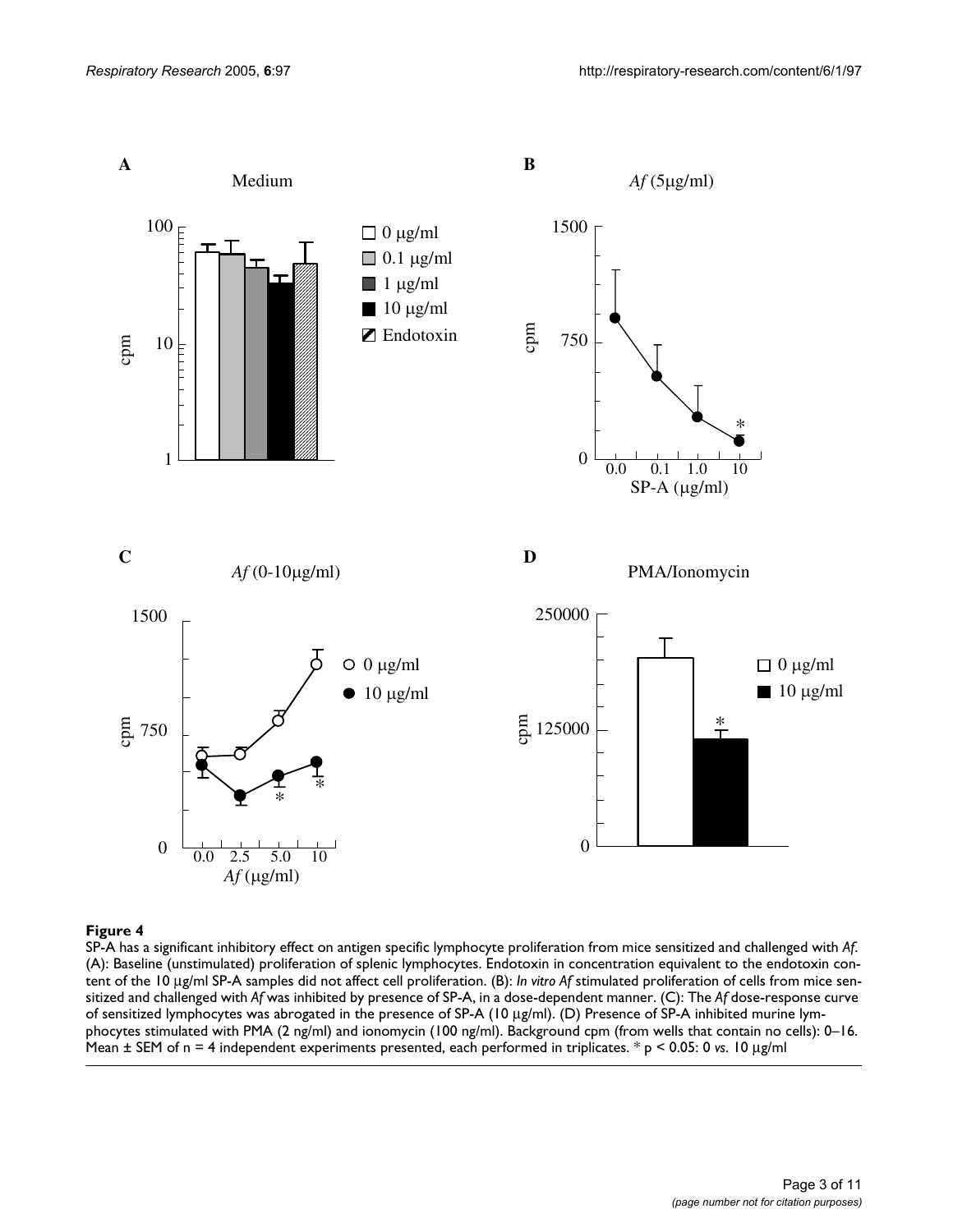washed and cultured at  $2 \times 10^6$  cells ml<sup>-1</sup> in U-bottom 96well plates (Nunclon Delta Surface, Nunc, Denmark).

*Af* and PMA-Ionomycin (PI, Sigma-Aldrich, St. Louis, MO) were used as mitogens for the lymphocyte proliferation assay. Varying amounts of SP-A were added to stimulated lymphocytes. Mouse splenocyte cultures were incubated for 37°C in a humidified atmosphere with 5%  $CO<sub>2</sub>$  for 96 h. At the 72 h time point, each well was pulsed with  $[3H]$  thymidine (0.2 mCi ml $-1$ ) for an additional 24 h at 37°C. Cells were then harvested on a PHD Harvester (Cambridge Technology, Cambridge, MA). [3H] thymidine incorporation was determined via liquid scintillation counting (Beckman Instruments, New York, NY). Samples were plated in triplicates and the experiments were repeated n = 4 times unless otherwise stated.

Human peripheral blood mononuclear cells were isolated from healthy volunteers using a standard protocol approved by the IRB of the University of Pennsylvania.

# *Flow cytometric analysis of lymphocytes*

The effects of SP-A on lymphocyte proliferation was further assessed using CFSE labeling as previously described [21]. Surface staining was performed at the time of harvest using Phycoerythin conjugated anti-mouse CD3, Fluorescin (FITC) conjugated anti-mouse CD4, FITC conjugated rat Ig $G_{2b}$  isotype control (all from Pharmingen) and Allophycocyanin conjugated anti-human CD8 (Caltag, Burlingame, CA). Data were acquired on a four-color, dual laser FACSCalibur (Becton Dickinson, San Jose, CA). For FACS analysis the gated cell populations were divided into four different generations (G1, G2, G3 and G4) according to their CFSE content. Isotype controls were used to distinguish positive and negative populations. The SP-A-treated samples were compared with, and data were expressed as the percentage of the non-treated samples.

# *Interleukin (IL)-4, IL-5 and IFN-*γ *assays*

*Real time PCR*

A relative quantitation of lung IL-4, IL-5, and IFN-γ mRNA expression was performed by real time PCR using Taq-Man(R) Gene Expression Assay and TaqMan(R) Universal PCR Master Mix: Mm00445259, Mm00439646, Mm00434204, and Mm00801778, respectively, (Applied Biosystems) according to the manufactures instructions. In brief three RNA samples isolated from the lungs per time points, were reverse transcribed using Superscript(TM) III First Strand Synthesis System (Invitrogen). Approximately 100 ng of cDNA was used per singleplex PCR reaction in a total volume of 25 µl. Cycling was performed on an ABI SDS-7000 and ABI SDS-7500 respectively with an initial denaturation step at 95°C for 10 min and 40 cycles of 15 sec. at 95°C and 1 min. at 60°C. Every sample was run in triplicate and β-2-microglobin (Mm00437762) was used as endogenous control. The Comparative Ct Method was used to analyze the results using ABI PRISM(R) 7900 SDS software. Results are expressed as fold difference (with range incorporating the standard deviation of the ddCt value into the fold difference calculation) relative to naïve animals.

# In vitro *release of cytokines from cultured lymphocytes*

Splenic lymphocytes were cultured for 48 h as described. The supernatant was then removed and frozen at -80°C pending analysis. OptEIA mouse IL-4, IL-5 and IFN-γ ELISA kits (Pharmingen) were used.

# *Data analysis*

Data were expressed as mean  $\pm$  SEM. Time courses and dose responses were compared using ANOVA. To test differences between individual groups Student's t test assuming equal variances were performed. Correlations were investigated by regression analysis. A p value of < 0.05 was considered as significant. Data were analyzed with the Sigma Stat standard statistical package (Jandel Scientific).

# **Results**

*Allergic sensitization and challenge of Balb/c mice with* **Af**  *induced a transient fall in the levels of SP-A in the BAL fluid* To study the relationship between changes in SP-A levels and the sequence of inflammatory events we used a model of single allergenic airway provocation [4]. Western blots were analyzed from the cell-free supernatant of the BAL fluid, using naïve control samples as standards that were run on each gel. Decreases in SP-A levels began at 1 h (88 ± 19% of naïve control) and reached the lowest values 12 h (26 ± 5%) after *Af* challenge. Recovery was observed 72 h later (135  $\pm$  40 %) (Fig. [1A](#page-4-0) and [1B](#page-4-0)). To verify that the alterations in SP-A levels were specific at the 12 h time point, sensitized and *Af*-challenged mice (26.5 ± 5%) were compared with mice that received vehicle (glycerol) treatment instead of antigen (90.0  $\pm$  19%; p < 0.05 n = 8, Fig [1](#page-4-0)C).

SP-A protein decreases were not associated with commensurate mRNA changes. Northern blot analysis on RNA extracted from the lung tissue of each group of sensitized mice showed that SP-A mRNA actually increased 12 h after allergen challenge in comparison with the 0 h controls (160 ± 6% *vs*. 106 ± 16 p < 0.05, n = 5, Fig [1B](#page-4-0)). The absolute BAL SP-A content (determined by ELISA) was decreased from  $378 \pm 46$  to  $239 \pm 25$  µg/lung (p < 0.05 n  $= 8$ ) at 12 h and to 222  $\pm$  22 µg/lung (p < 0.05 n = 8) 48 h after *Af* challenge.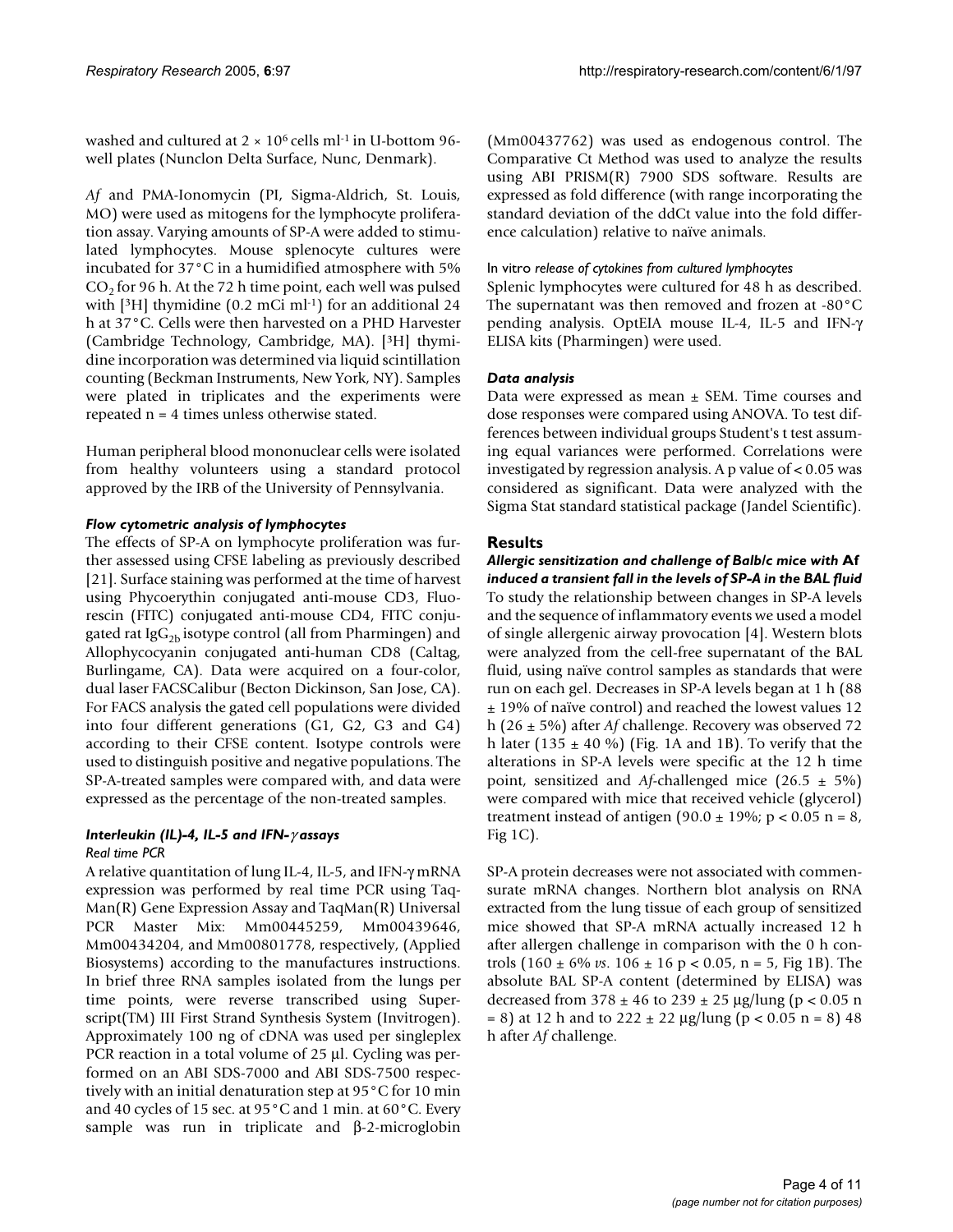<span id="page-4-0"></span>



#### Allergen challenge of sensitized mice with **Figure 1** *Af* induced a transient decrease in the BAL SP-A protein levels

Allergen challenge of sensitized mice with *Af* induced a transient decrease in the BAL SP-A protein levels. (A) SP-A Western blots from two representative samples of BAL obtained 1, 6, 12, 24, 48 and 72 h after *Af* challenge. (B): SP-A protein from BAL (open circles) and lung tissue mRNA (closed circles); % of the naïve control values; n = 4–6. (C): SP-A protein levels measured 12 h after *Af* challenge Mean ± SEM of n = 8 each; \*\* p < 0.01 (*Af/Af* vs. *Af*/gly).

#### *Decreased SP-A is associated with allergic airway inflammation to* **Af** *12 h after allergen provocation of sensitized mice*

In order to examine the proinflammatory changes that were linked with the greatest fall in SP-A concentrations, we chose to study the 12 h time point. Following allergen provocation there were significant Penh increases 12 h after *Af*-challenge of sensitized mice  $(1.91 \pm 0.36, n = 8)$ in comparison with glycerol challenge  $(0.88 \pm 0.06, n = 8,$ p < 0.01). The glycerol challenge controls were not different from mice that received no sensitization or challenge (Fig 2A). Levels of Penh returned to near normal by 72 h  $(1.36 \pm 0.1; n = 8)$ . The cellular composition of BAL showed that 12 h after intranasal *Af* challenge there was a significant influx of inflammatory cells predominated by neutrophils  $(500 \times 10^3 \text{ cells}, p < 0.01, n = 8)$  and eosinophils  $(110 \times 10^3 \text{ cells p} < 0.01, n = 8)$  in comparison with glycerol challenged controls. These cell numbers were also reduced  $(1 \pm 1$  and  $31 \pm 19$ , respectively, n = 8) by the 72 h time point.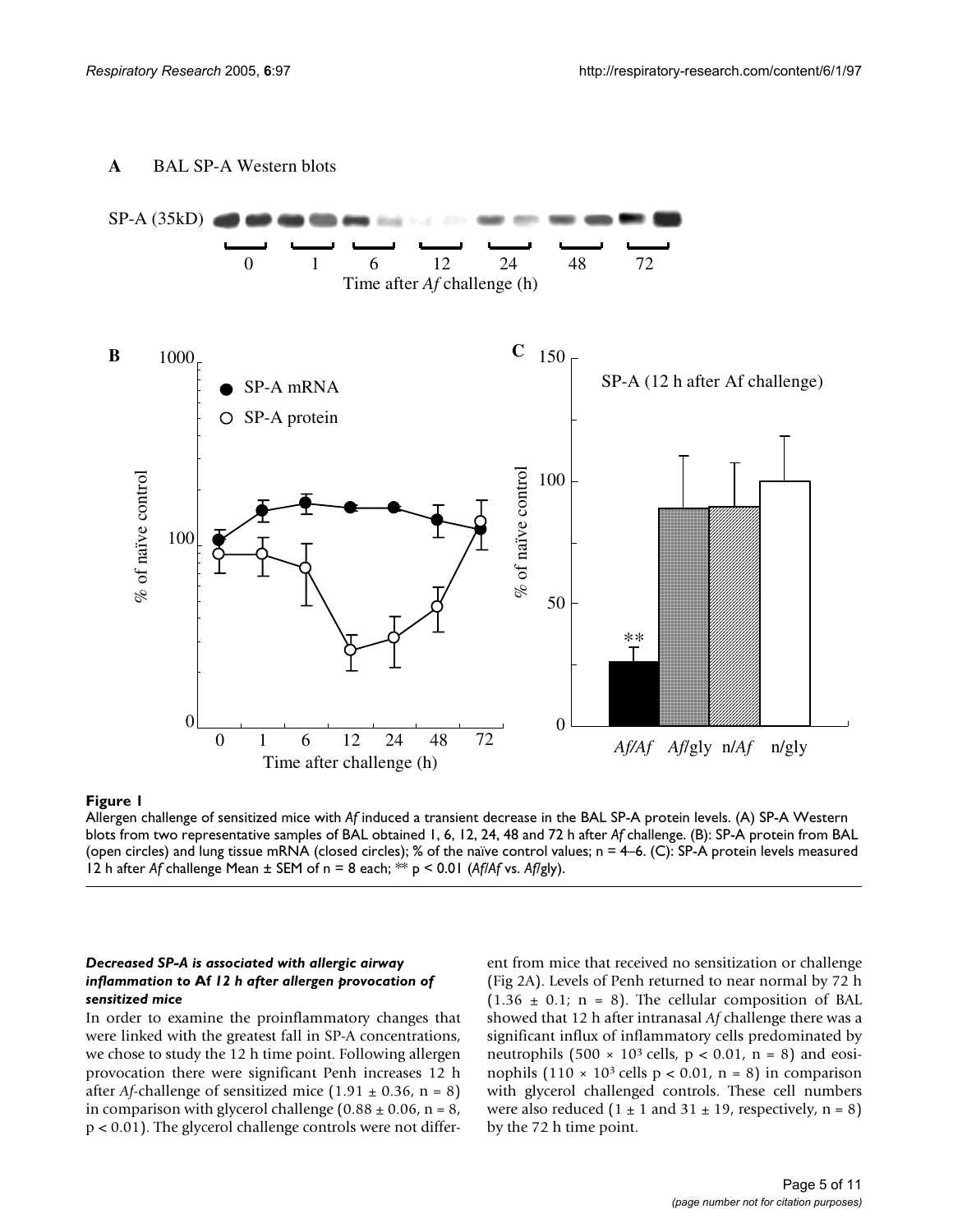

#### **Figure 2** Single intranasal provocation of sensitized mice with cytokine release, 12 h *Af*ter intranasal challenge *Af* induced increase in Penh, inflammatory cell influx and Th2 but not Th1

Single intranasal provocation of sensitized mice with *Af* induced increase in Penh, inflammatory cell influx and Th2 but not Th1 cytokine release, 12 h *Af*ter intranasal challenge. (A): Lung function measured by Penh. (B): BAL total and differential cell counts were used to calculate the absolute cell number. MP: macrophages EP: eosinophils, NP: neutrophils, LC: lymphocytes. (C): BAL Cytokine levels measured by ELISA (pg/ml). Mean ± SEM of n = 8 each; \*\* p < 0.01 (*Af/Af* vs. *Af*/gly) (D): Lung tissue cytokine mRNA levels measured by real-time PCR (fold increase in comparison to naïve control levels). \*\*  $p < 0.01$  (vs. 0 h)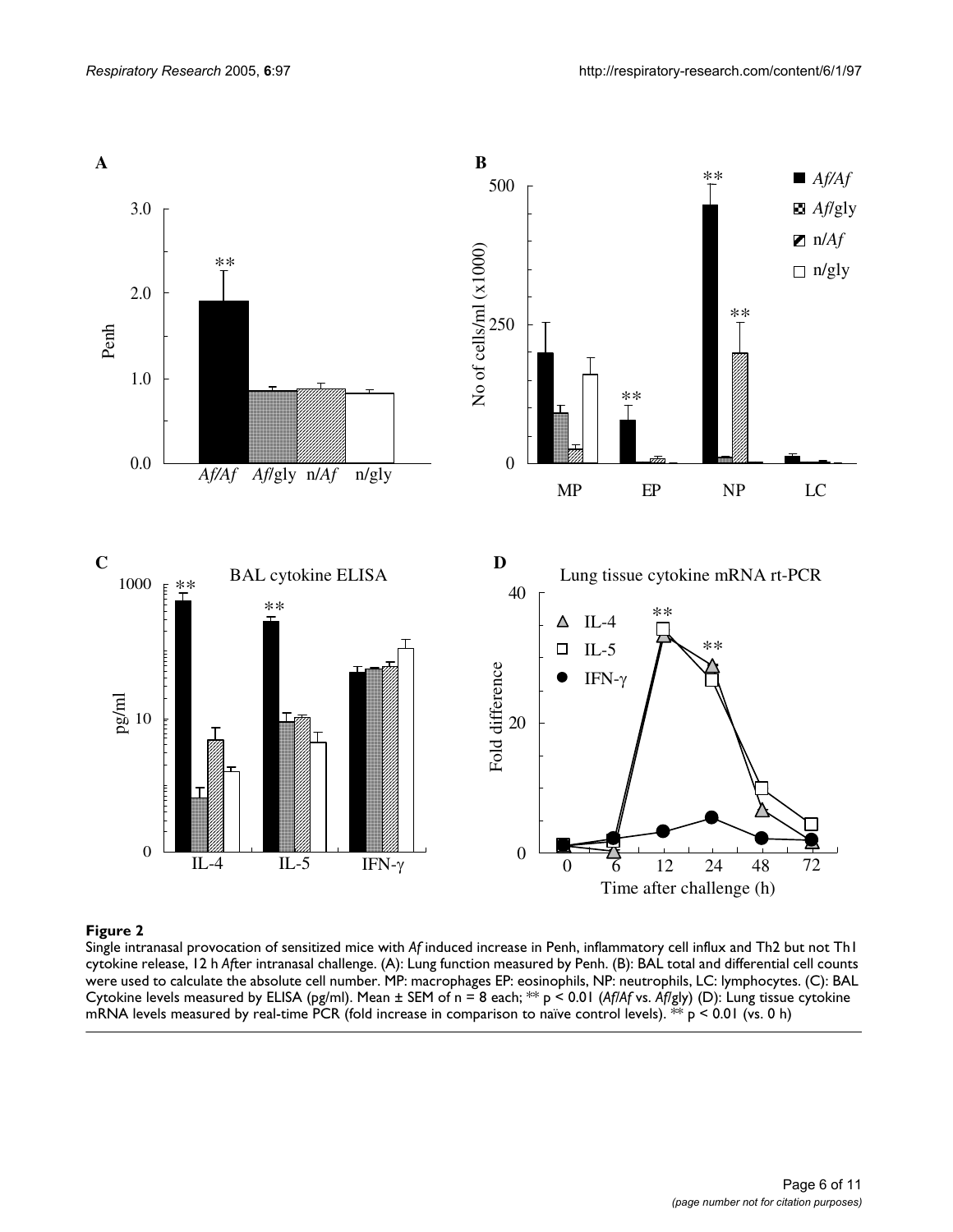

#### **Figure 3**

Purification and biological activity of SP-A from human PAP material. (A): Coomassie Blue staining. (B): Western blot comparison of endotoxin-depleted (ED) SP-A preparations (1 µg) with human PAP material (1 µg) used as a positive control. (C): Effect of purified human SP-A on normal human PBMC proliferation. Cells were stimulated with PMA (2 ng/ml) and ionomycin (100 ng/ml). Stimulation Index (cpm of stimulated cells divided by cpm of corresponding unstimulated cells). Mean ± SEM of n = 12

Similarly to our previously characterized ovalbumin and *Af*-induced models of allergic airway inflammation [4,6,19], i.p. sensitization and i.n. *Af* challenge induced a local production of predominantly Th2-type cytokines. In comparison with glycerol challenged controls there was a significant release of IL-4 (559 pg/ml *vs*. 3 pg/ml p < 0.01), IL-5 (283 pg/ml *vs*. 10 pg/ml p < 0.001; Figure 2C) and Eotaxin (173 pg/ml vs. 10 pg/ml p < 0.001) but not IFNγ 12 h after allergen challenge (Figure 2C). Regression analysis using data pooled from the sensitized/*Af* challenged, sensitized glycerol challenged and non sensitized glycerol challenged mice revealed a significant, negative correlation with each of these cytokines (SP-A *vs*. IL-4: r = -0.61, p < 0.05; SP-A vs. IL-5: r = -0.82, p = 0.01; SP-A *vs*. Eotaxin:  $r = -0.75$ ,  $p < 0.01$ ). There was no correlation between SP-A and IFN-γ (not shown). Further, by the 72 h time point after allergen challenge IL-4 (8.7  $\pm$  2.7 pg/ ml), IL-5 (10.3  $\pm$  7.3 pg/ml) and Eotaxin (9.72  $\pm$  3.5 pg/ ml) returned to close to baseline. To verify that the amount of airway SP-A is negatively associated with Th2 cytokine production, we also performed quantitative realtime PCR analysis of IL-4, IL-5 and IFN-γ mRNA. These results showed that mRNA levels for the Th2 cytokines increased approximately 35 fold in comparison with naïve controls 12 h after allergen challenge and returned to control levels by 72 h (Figure 2D).

#### *SP-A inhibits allergen-driven proliferation of lymphocytes*  **in vitro**

To test the hypothesis that SP-A exerts an inhibitory effect on Th2 processes, we used a model of *in vitro* allergen rechallenge of lymphocytes isolated from sensitized and control mice and treated the cells with SP-A purified from

human PAP material. Figure 3 shows that following purification and endotoxin depletion the structural integrity (Fig 3A) and immunogenicity (Fig 3B) of SP-A remained intact. Purified, LPS-depleted human SP-A exhibited significant biological activity as assessed by its effects on proliferation of human PBMC (Fig 3C).

Splenic lymphocytes isolated from naïve mice and mice sensitized with *Af* were re-challenged *in vitro* with *Af* in the presence or absence of SP-A. 3H-thymidine uptake was expressed as cpm (counts per minute). The background cpm throughout our experiments ranged between 0 and 16. The SP-A preparation had < 0.07 endotoxin units/ml. This level is consistent with other cell culture SP-A preparations [10]. Furthermore, culturing murine lymphocytes in up to twice the amount of LPS (0.14 endotoxin units/ ml) had no significant effect on lymphocyte function (Fig [4](#page-2-0)A). Baseline proliferation of naïve lymphocytes was not affected by SP-A (Figure [4](#page-2-0)A). It appears that an activated state of the lymphocytes is a prerequisite for inhibition by SP-A since sensitized cells stimulated with *Af* were markedly inhibited by SP-A in a dose-dependent manner (Fig [4](#page-2-0)B). Indeed greater antigenic stimulation resulted in greater suppression of proliferation by SP-A at 10 µg/ml (Fig [4](#page-2-0)C).

Suppression of T cell proliferation was not a result of sequestering *Af* in the culture because lymphocytes stimulated with PMA (10 ng/ml) and ionomycin (500 ng/ml) were inhibited by SP-A  $(10 \mu g/ml)$  to a similar extent as the *Af*-stimulated lymphocytes by  $66 \pm 4\%$  (Figure [4D](#page-2-0)), suggesting a direct inhibitory action on activated cells.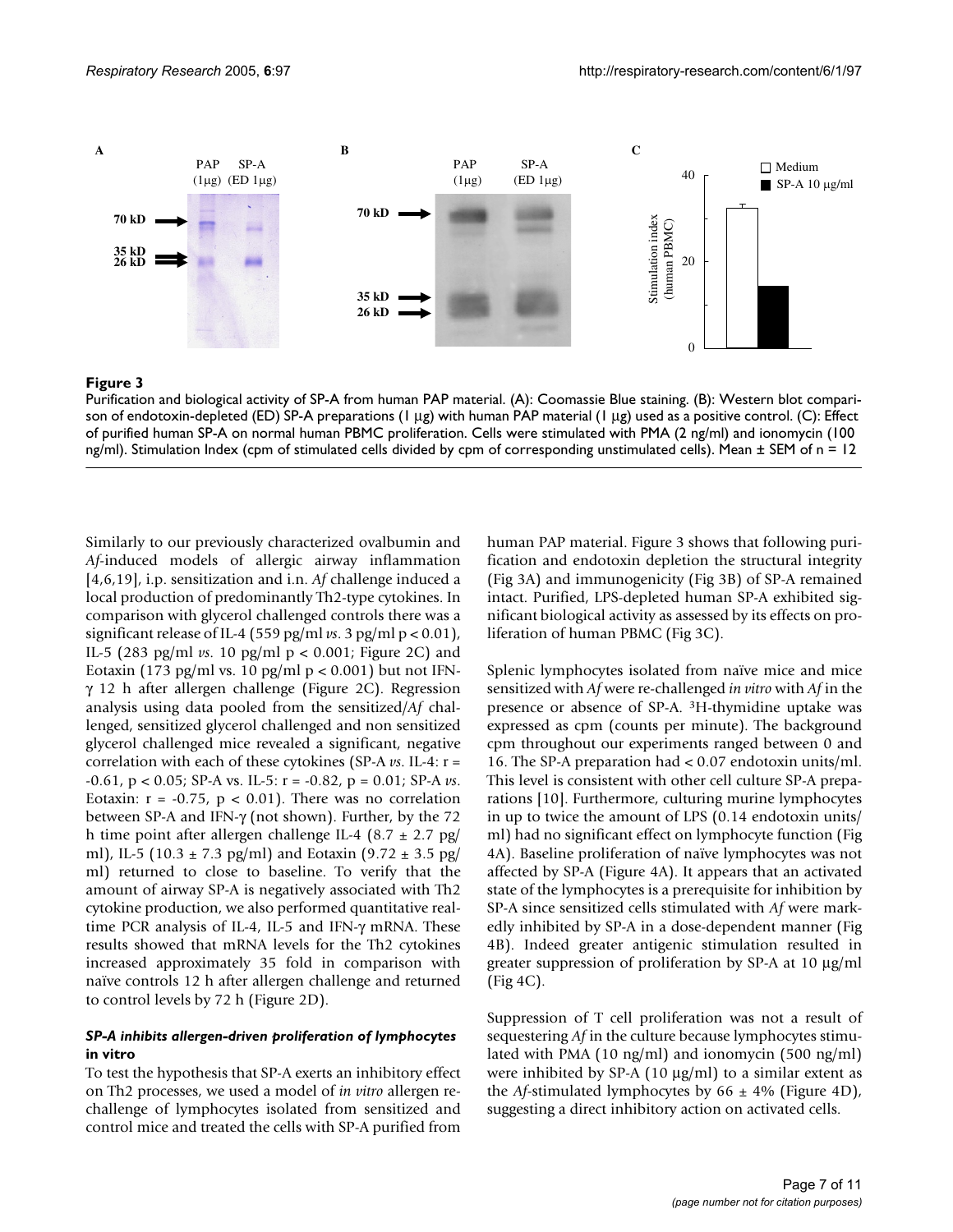

#### Figure 5

SP-A inhibited A*f*-induced CD4+ T cell proliferation and release of IL-4 and IL-5. (A): SP-A (10 µg/ml) increased the number of cells in the G1 (black bars) and decreased them in the G3-G4 populations of CD3/CD4+ lymphocytes (% change from the medium-treated samples). Average of 3 independent experiments. (B): *Af*-induced production of IL-4 and IL-5 by sensitized lymphocytes (S/Medium) was reduced in the presence of 10µg/ml of SP-A (S/SP-A) to levels similar to naïve lymphocytes (N/ Medium). Lymphocytes were stimulated by *Af* (1 µg/ml). IL-4 (grey bars), IL-5 (white bars) and IFN-γ (black bars). \* p < 0.05 S/

# *SP-A inhibits* **Af***-induced CD3/CD4+ Th2 cell function*

To further confirm the effects of SP-A on the proliferating cells, we added an intracellular fluorescent dye 5,6-carboxy- fluorescein diacetate succinimidyl ester (CFSE) to the cell cultures. The amount of this dye is halved as the *Af*-stimulated lymphocytes divide, allowing individual generations to be detected using FACS analysis. Mononuclear cells were gated for positive CD3/CD4 or CD3/CD8 expression and marked as G1 (the highest CFSE content), G2, G3 and G4 population according to decreasing levels of CFSE expression. Cells incubated in the presence of 10 µg/ml of SP-A were compared with equivalent populations of cells stimulated in the absence of SP-A and the results are expressed as a percentage of the SP-A-free (100%) control. In comparison with medium treatment, (represented by the middle line) addition of SP-A increased the proportion of cells that remained in the G1 population in the samples stimulated by *Af* (Figure 5A). The proportion of the G1 cells in the SP-A treated CD3/ CD4 populations were 95%, 118%, and 163% of the medium treated (SP-A-free) controls at 0, 1 and 10 µg/ml *Af* concentration, respectively. Thus, cells exposed to greater antigen stimulation appeared to be more susceptible to inhibition by SP-A. We did not observe a similar inhibitory effect by SP-A in the CD3/CD8 cells (not shown).

Addition of SP-A (10 µg/ml) to sensitized lymphocytes significantly inhibited IL-4 and IL-5 production both in the *Af*-induced (Figure 5B) and PMA/ionomycin stimulated (not shown) cultures ( $p < 0.05$ ,  $n = 4$ ). SP-A apparently also inhibited IFN-γ levels in the non-stimulated and in the PMA/ionomycin stimulated samples indicating a non-selective activity on cytokine production by stimulated T cells (not shown).

#### **Discussion**

Emerging evidence suggests that collectins provide a link between innate and adaptive immunity. The relationship of SP-A production to inflammatory changes in the lung however is poorly defined. This study reports that a transient decrease in airway SP-A levels is associated with mRNA transcription and release of Th2-type cytokines following allergen provocation. The results also demonstrate that this lung collectin has a direct negative regulatory effect on allergen-induced lymphocyte activation *in vitro*.

Studies investigating allergen-induced airway inflammation previously described either significant increases [22,23] or decreases of this surfactant protein [24]. One reason for the conflicting data may be that levels of SP-A undergo transitional changes during development of allergic inflammation. Our time course study confirmed that levels of SP-A in the BAL dramatically decreased to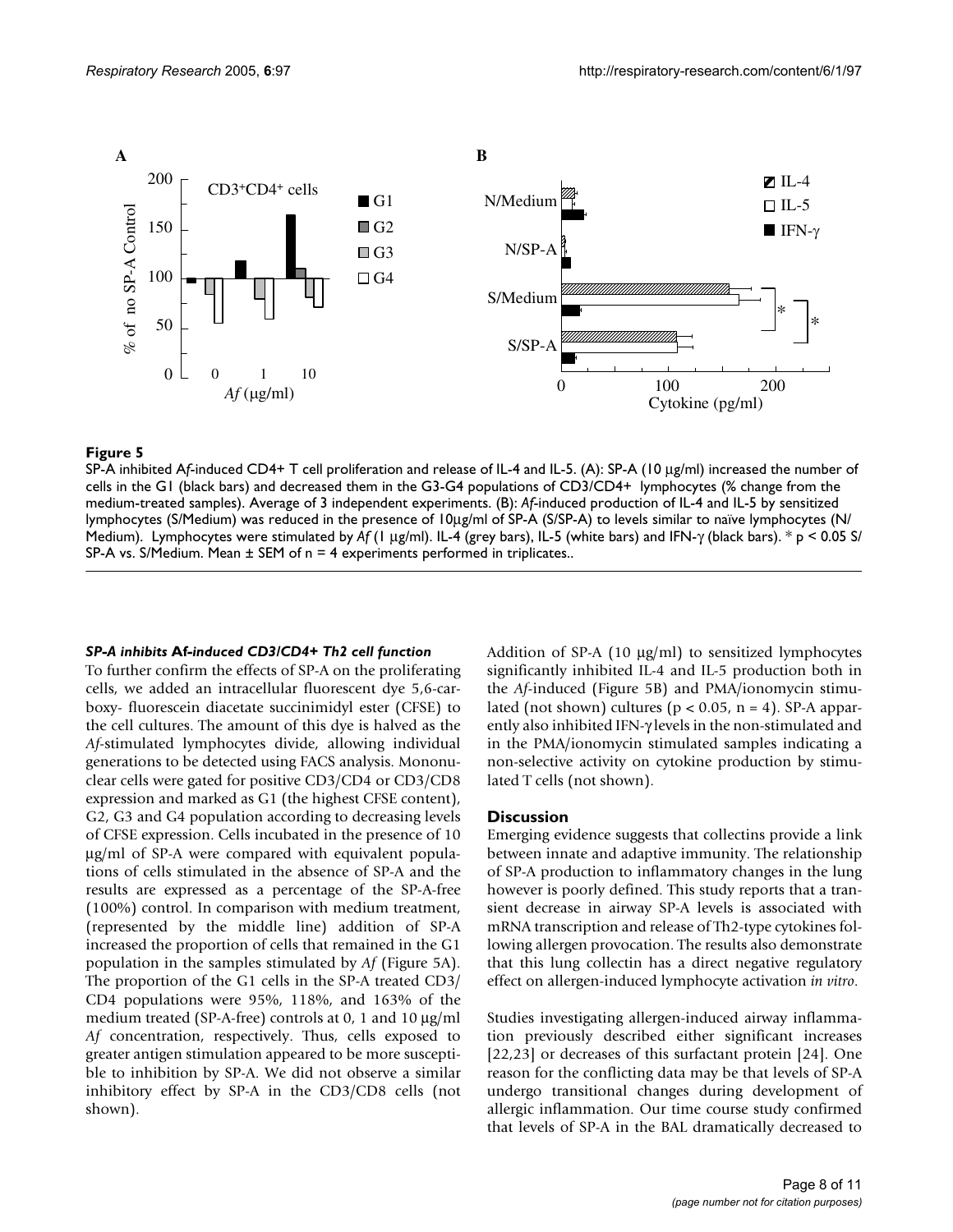25% of the original 12 h after *Af* challenge but completely recovered 72 h later. The exact mechanisms that regulate the changes of SP-A concentrations in the airways are uncertain. Since reduction in the absolute amounts of SP-A was only 42%, the effect of dilution by the extravasated plasma proteins 12 h after allergen challenge could have significantly added to the fall in the fractional SP-A concentrations. Nevertheless, while further studies are needed to unravel its intricate regulation [25], it appears that an early decrease in the airway SP-A protein levels is not compensated immediately by enhanced synthesis or release, creating a relative, transient deficiency in this protein.

SP-A changes were comparable to that of SP-B and SP-C, described previously in a similar model [4]. Interestingly, while SP-B and SP-C protein levels in the BAL closely matched their respective mRNA recovered from the lung tissue, the fall SP-A protein was not paralleled by mRNA decreases. Thus (unlike in SP-B and SP-C), there is a dissociation between SP-A mRNA and protein regulation during the acute phase of an inflammatory response in the lung. Such discrepancy was also observed in a study looking at the effects of secretagogue-induced stimulation of SP-A synthesis [26] and in an *in vitro* model where SP-A mRNA but not protein expression was induced by dexamethasone, cyclic AMP and IL-4 [27]. In addition to not promptly following changes in mRNA production, SP-A did not require constitutive protein synthesis indicating a long intracellular half life [27]. Taken together, our previous and current work suggests that there is a significant lag between transcriptional, translational and/or secretory processes in SP-A regulation. Although the implications of such SP-A deficiency are unclear, the regulatory effects on the adaptive immune function during development of an inflammatory response could be significant.

The inverse association we observed between levels of SP-A and the inflammatory changes 12 h after allergen provocation was used to generate our hypothesis that SP-A negatively regulates Th2 cytokine production. This hypothesis was then tested by directly adding SP-A to allergen-stimulated T cells. These results are in support of previous reports showing that administration of SP-A alleviated allergic inflammatory changes in mice (reviewed in [15]), however the underlying mechanisms remain unclear. Binding of inhaled allergens such as particles of Af [28,29] and house-dust mite [30] may be one way to interfere with the allergic response. A second mechanism could be an interference with the function of inflammatory effector cells as indicated by inhibitory effects of SP-A on chemokine release by activated eosinophils [13,31]. Further, recent research has highlighted the role of SP-A on adaptive immune functions such as antigen presentation by dendritic cells [32] and T cell activation [10-12].

SP-A inhibited T-cell proliferation induced by various non-specific stimulators through both an IL-2 independent and an IL-2 and T cell receptor dependent manner [12].

The mechanism of T cell susceptibility to inhibition by SP-A needs further clarifications. While the inhibitory effects of SP-A have been demonstrated in antigen-stimulated human PBMC [33] and more recently, in a murine system of splenocytes co-cultured with ovalbumin-specific T cell hybridomas [12], no study has examined the effect of SP-A on T cell proliferation in a mouse model of allergeninduced asthma *in vitro*. Here we present for the first time the inhibitory effects of SP-A on generational progression of sensitized lymphocytes to *Af* re-challenge *in vitro*. We show that this inhibition was dose-dependent. Further, inhibition of lymphocyte activation by SP-A was not due to toxic effects since baseline proliferation of the lymphocytes was not affected. In addition, Figure 5A demonstrates that CD3+/CD4+ lymphocytes had significantly inhibited proliferative ability (as measured by the CFSE content of the cells) in the presence of SP-A. In this FACS analysis study the dead cells were excluded and only the live cells were analyzed (an equal number of 10,000 events collected in every sample). These results suggest that SP-A has a direct effect in suppressing proliferation of cells. Previous studies similarly showed that neither SP-A nor SP-D affects cell viability or apoptosis in PMA and ionomycin-stimulated cells [12]. Similarly to a study using cells from human asthmatics [33], we also showed that the inhibitory effect of SP-A did not depend on interference with the antigen-T cell receptor interaction since it suppressed both antigen- and mitogen-stimulated models of proliferation. Our studies however further indicated that in antigen-stimulated cultures sensitized cells exposed to greater antigen concentration and thus induced to proliferate more vigorously, were more susceptible to inhibition by SP-A. In addition, in the presence of SP-A there were significantly more sensitized CD4+ (not CD8+) lymphocytes in the parental (G1) population at higher *Af* concentrations, confirming that the antigenresponsive, stimulated T helper cell population is the target of SP-A.

The effects of SP-A treatment on inhibiting Th2 cytokines were previously studied *ex vivo* [34]. Here we show that greater amount of airway SP-A was associated with a lesser extent of Th2 cytokine release *in vivo* and that there was a significant, negative correlation between SP-A and the amount of IL-4, IL-5 and eotaxin supporting the hypothesis that this collectin exerts an inhibitory effect on Th2 processes. Indeed addition of SP-A abolished production of the Th2 cytokines IL-4 and IL-5 by *Af*-stimulated lymphocytes. Thus, SP-A may act as a natural immunosup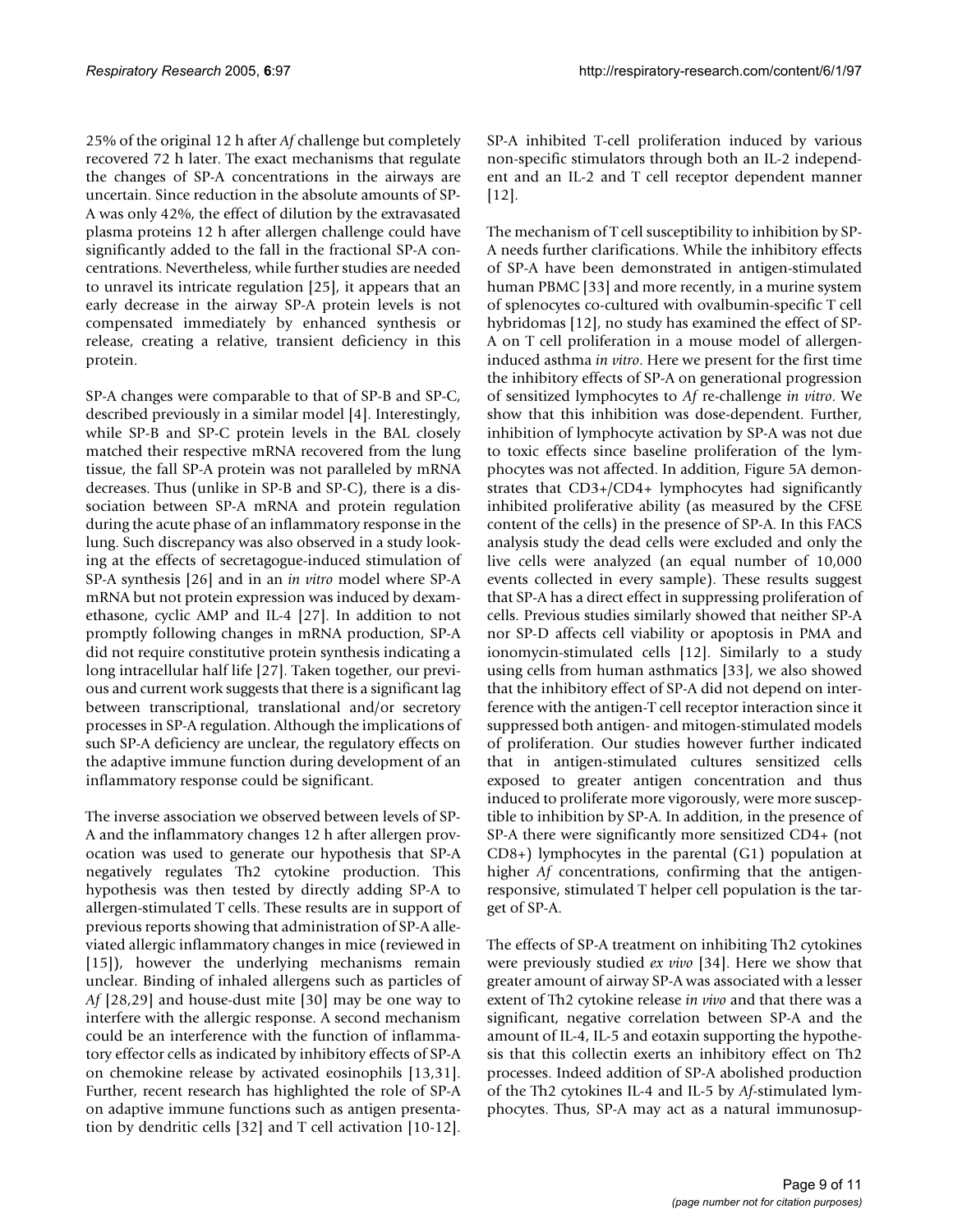pressant in the lung with direct inhibitory actions on allergen-stimulated CD4+ Th2 lymphocytes.

# **Conclusion**

A transient decrease in airway levels of SP-A was associated with transcription of mRNA and release of the Th2 type cytokines IL-4 and IL-5 but not IFN-γ. On the other hand, addition of SP-A to lymphocyte cultures from sensitized mice suppressed allergen-induced Th2-type immune response. We speculate that this lung collectin may play a protective role to prevent allergen-inhalation provoked immune reactions and propose the novel concept that a transient SP-A deficiency contributes to the pathogenesis of the allergic airway response.

# **List of abbreviations**

*Af*: Aspergillus fumigatus

AHR: Airway hyperresponsiveness

- BAL: Bronchoalveolar lavage
- CFSE: 5,6-carboxyfluorescein diacetate succinimidyl ester
- cpm: Count per minute

ELISA: Enzyme linked immunosorbent assay

FACS: Fluorescence activated cell sorter

FITC: Fluorescein isothiocyanate

- Ig: Immunoglobulin
- IL: Interleukin
- i.n.: Intranasal
- i.p.: Intraperitoneal
- LPS: Lipopolysaccharide
- MBL: Mannose binding lectin
- SP: Surfactant protein

PAP: Pulmonary Alveolar Proteinosis

- PI: PMA and ionomycin
- PMA: Phorbol 12-myristate 13-acetate
- PBMC: Peripheral Blood Mononuclear Cells
- Th: T helper

#### **Authors' contributions**

Seth Thomas Scanlon carried out the surfactant protein analysis and the protein and phospholipids measurements. Tatyana Milovanova carried out the CFSE studies and FACS analysis. Sonja Kierstein performed the cytokine mRNA analysis. Yang Cao participated in the surfactant protein analysis and in the animal experiments. Elena N. Atochina analyzed the SP-A Western and Northern blots. Yaniv Tomer carried out the animal experiments. Scott J. Russo performed the mRNA extraction and Northern blots. Michael F. Beers participated in the design of the study and contributed to the manuscript writing with comments. Angela Haczku conceived of, designed and coordinated the study, and participated in its writing. All authors approved the manuscript.

#### **Acknowledgements**

The authors are greatly indebted for Dr. Milton D. Rossman (University of Pennsylvania) for his advice and help with the CFSE studies. This work was supported by ALA RG-144N and R01-AI055593 (AH); R01-HL59867 and R01-HL64520 (MFB)

#### **References**

- 1. Holmskov U, Thiel S, Jensenius JC: **[Collections and ficolins:](http://www.ncbi.nlm.nih.gov/entrez/query.fcgi?cmd=Retrieve&db=PubMed&dopt=Abstract&list_uids=12524383) [humoral lectins of the innate immune defense.](http://www.ncbi.nlm.nih.gov/entrez/query.fcgi?cmd=Retrieve&db=PubMed&dopt=Abstract&list_uids=12524383)** *Annu Rev Immunol* 2003, **21:**547-578.
- 2. Gardai SJ, Xiao YQ, Dickinson M, Nick JA, Voelker DR, Greene KE, Henson PM: **[By binding SIRPalpha or calreticulin/CD91, lung](http://www.ncbi.nlm.nih.gov/entrez/query.fcgi?cmd=Retrieve&db=PubMed&dopt=Abstract&list_uids=14531999) [collectins act as dual function surveillance molecules to sup](http://www.ncbi.nlm.nih.gov/entrez/query.fcgi?cmd=Retrieve&db=PubMed&dopt=Abstract&list_uids=14531999)[press or enhance inflammation.](http://www.ncbi.nlm.nih.gov/entrez/query.fcgi?cmd=Retrieve&db=PubMed&dopt=Abstract&list_uids=14531999)** *Cell* 2003, **115:**13-23.
- 3. Larche M, Robinson DS, Kay AB: **[The role of T lymphocytes in](http://www.ncbi.nlm.nih.gov/entrez/query.fcgi?cmd=Retrieve&db=PubMed&dopt=Abstract&list_uids=12642820) [the pathogenesis of asthma.](http://www.ncbi.nlm.nih.gov/entrez/query.fcgi?cmd=Retrieve&db=PubMed&dopt=Abstract&list_uids=12642820)** *J Allergy Clin Immunol* 2003, **111:**450-63; quiz 464.
- 4. Haczku A, Atochina EN, Tomer Y, Cao Y, Campbell C, Scanlon ST, Russo SJ, Enhorning G, Beers MF: **[The late asthmatic response is](http://www.ncbi.nlm.nih.gov/entrez/query.fcgi?cmd=Retrieve&db=PubMed&dopt=Abstract&list_uids=12225952) [linked with increased surface tension and reduced surfactant](http://www.ncbi.nlm.nih.gov/entrez/query.fcgi?cmd=Retrieve&db=PubMed&dopt=Abstract&list_uids=12225952) [protein B in mice.](http://www.ncbi.nlm.nih.gov/entrez/query.fcgi?cmd=Retrieve&db=PubMed&dopt=Abstract&list_uids=12225952)** *Am J Physiol Lung Cell Mol Physiol* 2002, **283:**L755-65.
- 5. Atochina EN, Beers MF, Tomer Y, Scanlon ST, Russo SJ, Panettieri RAJ, Haczku A: **[Attenuated allergic airway hyperresponsive](http://www.ncbi.nlm.nih.gov/entrez/query.fcgi?cmd=Retrieve&db=PubMed&dopt=Abstract&list_uids=14748931)[ness in C57BL/6 mice is associated with enhanced surfactant](http://www.ncbi.nlm.nih.gov/entrez/query.fcgi?cmd=Retrieve&db=PubMed&dopt=Abstract&list_uids=14748931) protein (SP)-D production following allergic sensitization.** *Respir Res* 2003, **4:**15.
- 6. Haczku A, Atochina EN, Tomer Y, Chen H, Scanlon ST, Russo S, Xu J, Panettieri RAJ, Beers MF: **[Aspergillus fumigatus-induced aller](http://www.ncbi.nlm.nih.gov/entrez/query.fcgi?cmd=Retrieve&db=PubMed&dopt=Abstract&list_uids=11472974)[gic airway inflammation alters surfactant homeostasis and](http://www.ncbi.nlm.nih.gov/entrez/query.fcgi?cmd=Retrieve&db=PubMed&dopt=Abstract&list_uids=11472974) [lung function in BALB/c mice.](http://www.ncbi.nlm.nih.gov/entrez/query.fcgi?cmd=Retrieve&db=PubMed&dopt=Abstract&list_uids=11472974)** *Am J Respir Cell Mol Biol* 2001, **25:**45-50.
- 7. Crouch E, Wright JR: **[Surfactant proteins a and d and pulmo](http://www.ncbi.nlm.nih.gov/entrez/query.fcgi?cmd=Retrieve&db=PubMed&dopt=Abstract&list_uids=11181966)[nary host defense.](http://www.ncbi.nlm.nih.gov/entrez/query.fcgi?cmd=Retrieve&db=PubMed&dopt=Abstract&list_uids=11181966)** *Annu Rev Physiol* 2001, **63:**521-554.
- 8. Haagsman HP: **[Structural and functional aspects of the collec](http://www.ncbi.nlm.nih.gov/entrez/query.fcgi?cmd=Retrieve&db=PubMed&dopt=Abstract&list_uids=12396009)[tin SP-A.](http://www.ncbi.nlm.nih.gov/entrez/query.fcgi?cmd=Retrieve&db=PubMed&dopt=Abstract&list_uids=12396009)** *Immunobiology* 2002, **205:**476-489.
- 9. Haagsman HP: **[Interactions of surfactant protein A with](http://www.ncbi.nlm.nih.gov/entrez/query.fcgi?cmd=Retrieve&db=PubMed&dopt=Abstract&list_uids=9813361) [pathogens.](http://www.ncbi.nlm.nih.gov/entrez/query.fcgi?cmd=Retrieve&db=PubMed&dopt=Abstract&list_uids=9813361)** *Biochim Biophys Acta* 1998, **1408:**264-277.
- 10. Borron P, McCormack FX, Elhalwagi BM, Chroneos ZC, Lewis JF, Zhu S, Wright JR, Shepherd VL, Possmayer F, Inchley K, Fraher LJ: **[Surfactant protein A inhibits T cell proliferation via its colla](http://www.ncbi.nlm.nih.gov/entrez/query.fcgi?cmd=Retrieve&db=PubMed&dopt=Abstract&list_uids=9755099)[gen-like tail and a 210-kDa receptor.](http://www.ncbi.nlm.nih.gov/entrez/query.fcgi?cmd=Retrieve&db=PubMed&dopt=Abstract&list_uids=9755099)** *Am J Physiol* 1998, **275:**L679-86.
- 11. Borron P, Veldhuizen RA, Lewis JF, Possmayer F, Caveney A, Inchley K, McFadden RG, Fraher LJ: **[Surfactant associated protein-A](http://www.ncbi.nlm.nih.gov/entrez/query.fcgi?cmd=Retrieve&db=PubMed&dopt=Abstract&list_uids=8679215) [inhibits human lymphocyte proliferation and IL-2](http://www.ncbi.nlm.nih.gov/entrez/query.fcgi?cmd=Retrieve&db=PubMed&dopt=Abstract&list_uids=8679215) [production.](http://www.ncbi.nlm.nih.gov/entrez/query.fcgi?cmd=Retrieve&db=PubMed&dopt=Abstract&list_uids=8679215)** *Am J Respir Cell Mol Biol* 1996, **15:**115-121.
- 12. Borron PJ, Mostaghel EA, Doyle C, Walsh ES, McHeyzer-Williams MG, Wright JR: **[Pulmonary surfactant proteins A and D](http://www.ncbi.nlm.nih.gov/entrez/query.fcgi?cmd=Retrieve&db=PubMed&dopt=Abstract&list_uids=12421966) [directly suppress CD3+/CD4+ cell function: evidence for two](http://www.ncbi.nlm.nih.gov/entrez/query.fcgi?cmd=Retrieve&db=PubMed&dopt=Abstract&list_uids=12421966) [shared mechanisms.](http://www.ncbi.nlm.nih.gov/entrez/query.fcgi?cmd=Retrieve&db=PubMed&dopt=Abstract&list_uids=12421966)** *J Immunol* 2002, **169:**5844-5850.